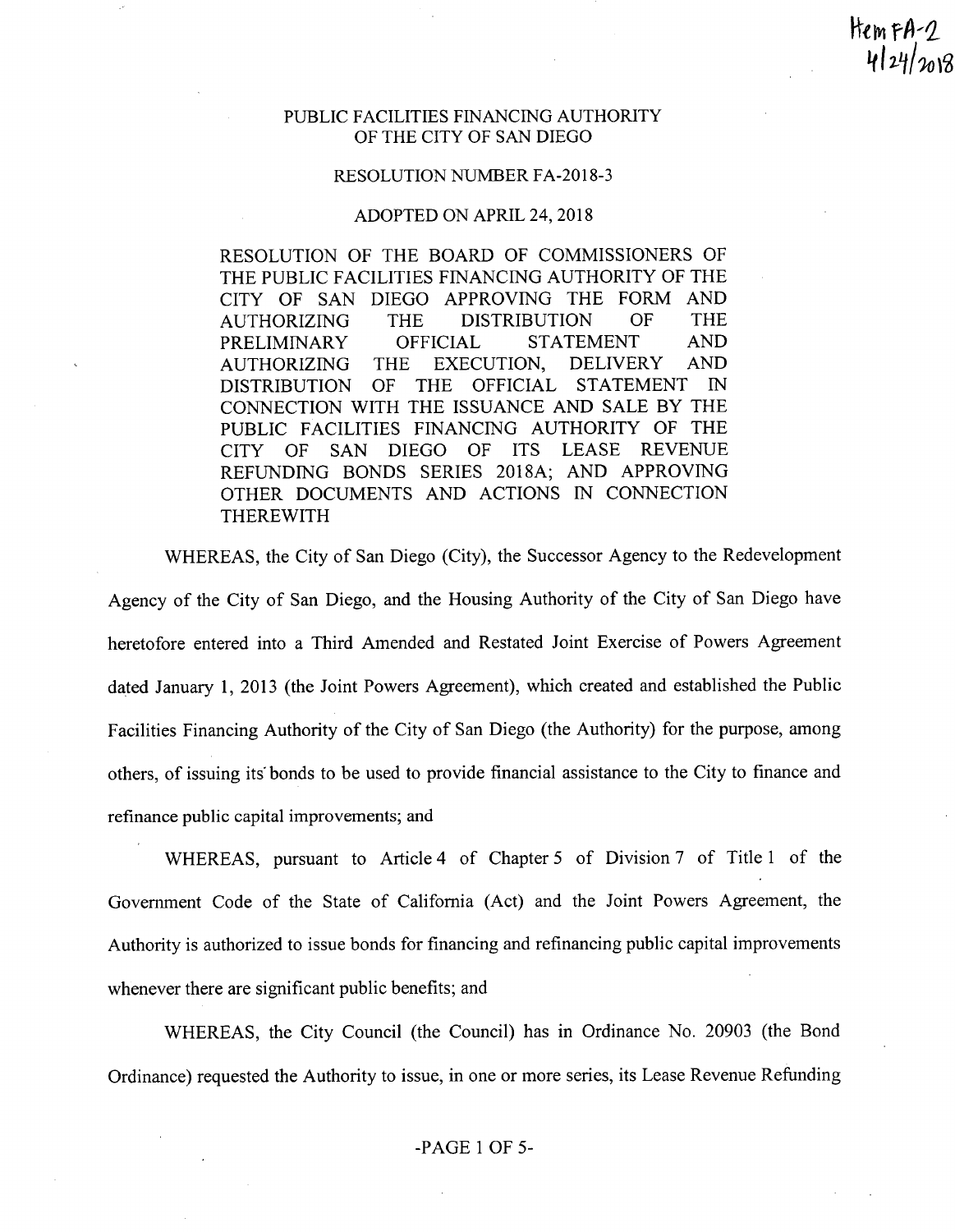Bonds Series 2018A (Series 201OA Refunding) (the 2018 Bonds) in a total aggregate principal amount not to exceed \$140,000,000 to refinance the costs of the acquisition, design, construction, installation, improvement, replacement and equipping of certain capital improvement projects of the City that were previously refinanced by the Authority through the issuance of its \$167,635,000 Lease Revenue Refunding Bonds, Series 2010A (Master Refunding Project) (the 2010A Bonds); and

WHEREAS, the Authority has previously entered into an Indenture, dated as of July 1, 2012, as supplemented and amended (the Indenture), with Wells Fargo Bank, National Association, as trustee, to provide for the issuance of bonds pursuant to the terms of the Indenture to finance and refinance public capital improvements for the City and has previously issued several series of bonds (the Prior Bonds) for such purpose and the 2018 Bonds will be issued under the Indenture as Additional Bonds secured on a parity with the Prior Bonds; and

WHEREAS, the Authority previously adopted its Resolution No. FA-2018-2 which authorizes the issuance of the 2018 Bonds pursuant to the Indenture; and

WHEREAS, there has been presented to this meeting a proposed form of Preliminary Official Statement relating to the 2018 Bonds (Preliminary Official Statement), a copy of which is on file in the office of the City Clerk as Document No. FA-2018-3, which will be used in marketing the 2018 Bonds; and

WHEREAS, the Authority is authorized to undertake the actions described in this Resolution pursuant to the laws of the State of California; NOW, THEREFORE,

BE IT RESOLVED by the Board of Commissioners of the Public Facilities Financing Authority of the City of San Diego as follows:

## -PAGE 2 OF 5-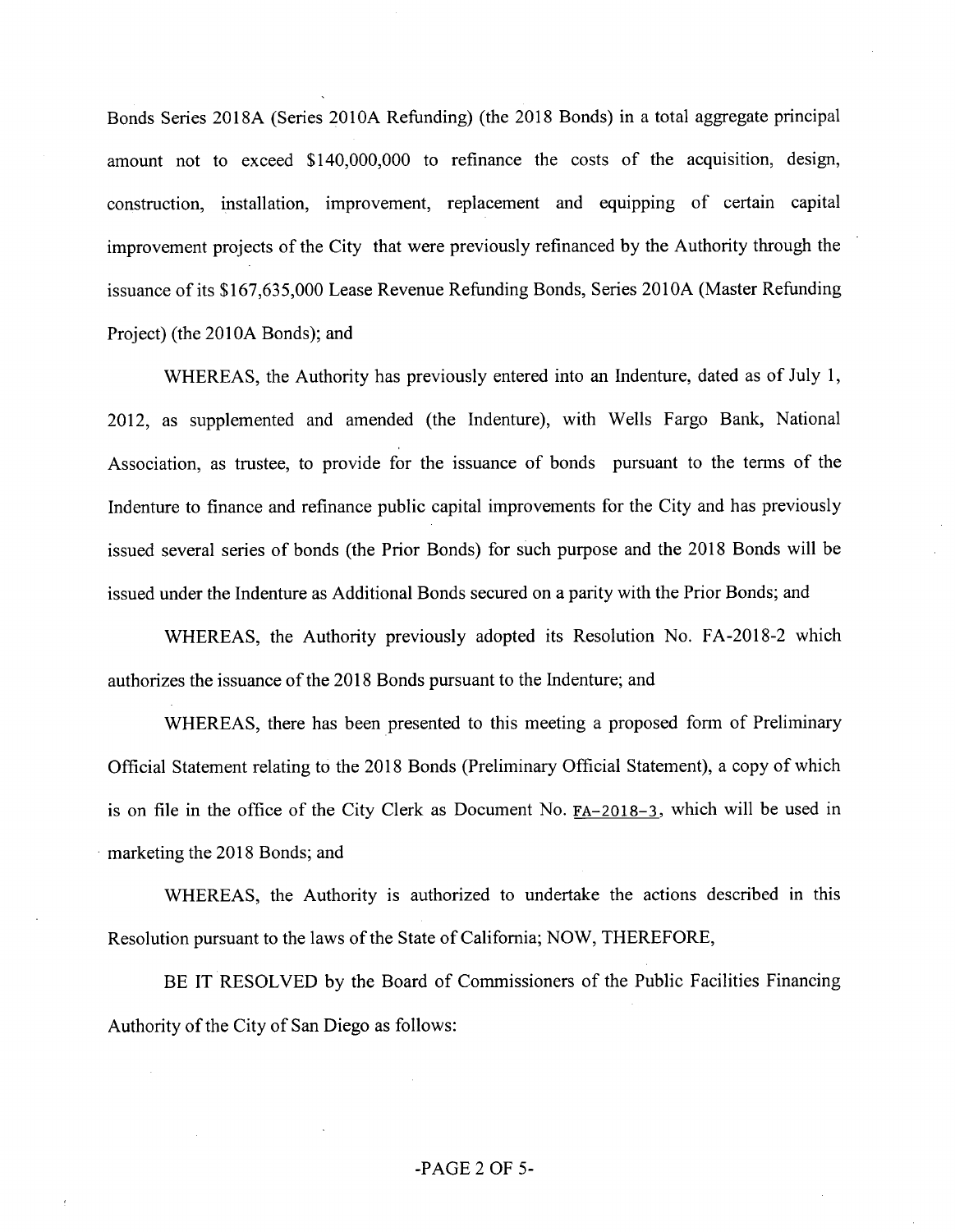1. The Authority hereby finds and determines that the statements set forth above in the reeitals to this Resolution are true and correct.

2. The form and content of the proposed Preliminary Official Statement substantially in the form presented to and considered at this meeting, are hereby approved, with such changes thereto as of the Chair of the Authority or Vice Chair of the Authority and each of them or any of their respective designees (each, an Authorized Signatory) may require or approve, such approval to be conclusively evidenced by the execution of the certificate described below by an Authorized Signatory. Each Authorized Signatory is hereby severally authorized and directed, for and in the name of and on behalf of the Authority, to execute and deliver an official statement with respect to the 2018 Bonds (the Official Statement), in substantially the form of the final Preliminary Official Statement, with such changes thereto as such Authorized Signatory executing and delivering such document shall determine to be necessary and desirable and shall require or approve and believes to be in the best interests of the Authority and the City, such requirement or approval to be conclusively evidenced by the execution and delivery thereof. The use and distribution of electronic or physical copies of the Preliminary Official Statement and the Official Statement to persons who may be interested in the purehase of 2018 Bonds is hereby authorized and approved. Each Authorized Signatory, acting alone, is hereby authorized to certify on behalf of the Authority that the Preliminary Official Statement is deemed final as of its date, within the meaning of Rule 15c2-12 promulgated by the Securities and Exchange Commission (except for the omission of eertain information as permitted by sueh Rule).

3. All actions heretofore taken by any Authorized Signatory or by any officers, employees or agents of the Authority with respect to: (i) the issuance, delivery, or sale of the 2018 Bonds; (ii) the refunding of the 201OA Bonds; or (iii) the Preliminary Official Statement,

## -PAGE 3 OF 5-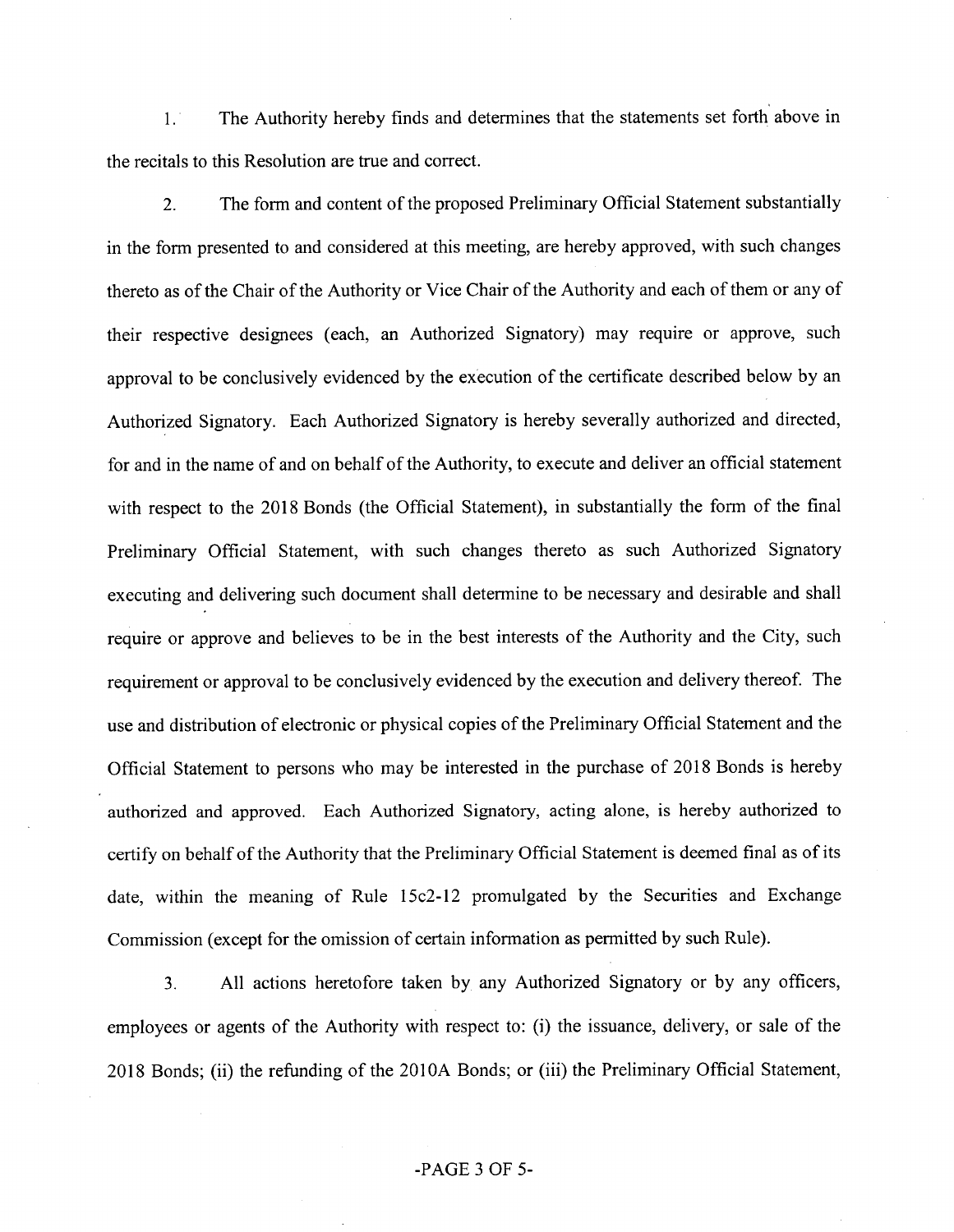are hereby approved, confirmed and ratified. Any Authorized Signatory, the Secretary of the Authority, the General Counsel to the Authority and other officers, employees, agents and directors of the Authority are, and each of the foregoing acting alone or through their specified designee is, hereby authorized and directed, for and in the name and on behalf of the Authority, to do any and all things and take any and all actions, including, without limitation, payment of necessary and appropriate fees and expenses, and execute and deliver any and all certificates, agreements and other documents which they, or any of them, may deem necessary or advisable to consummate the transactions evidenced by the documents referenced herein in accordance with the Bond Ordinance and this Resolution.

4. This Resolution shall take effect immediately upon its adoption.

[Remainder of Page Left Intentionally Blank]